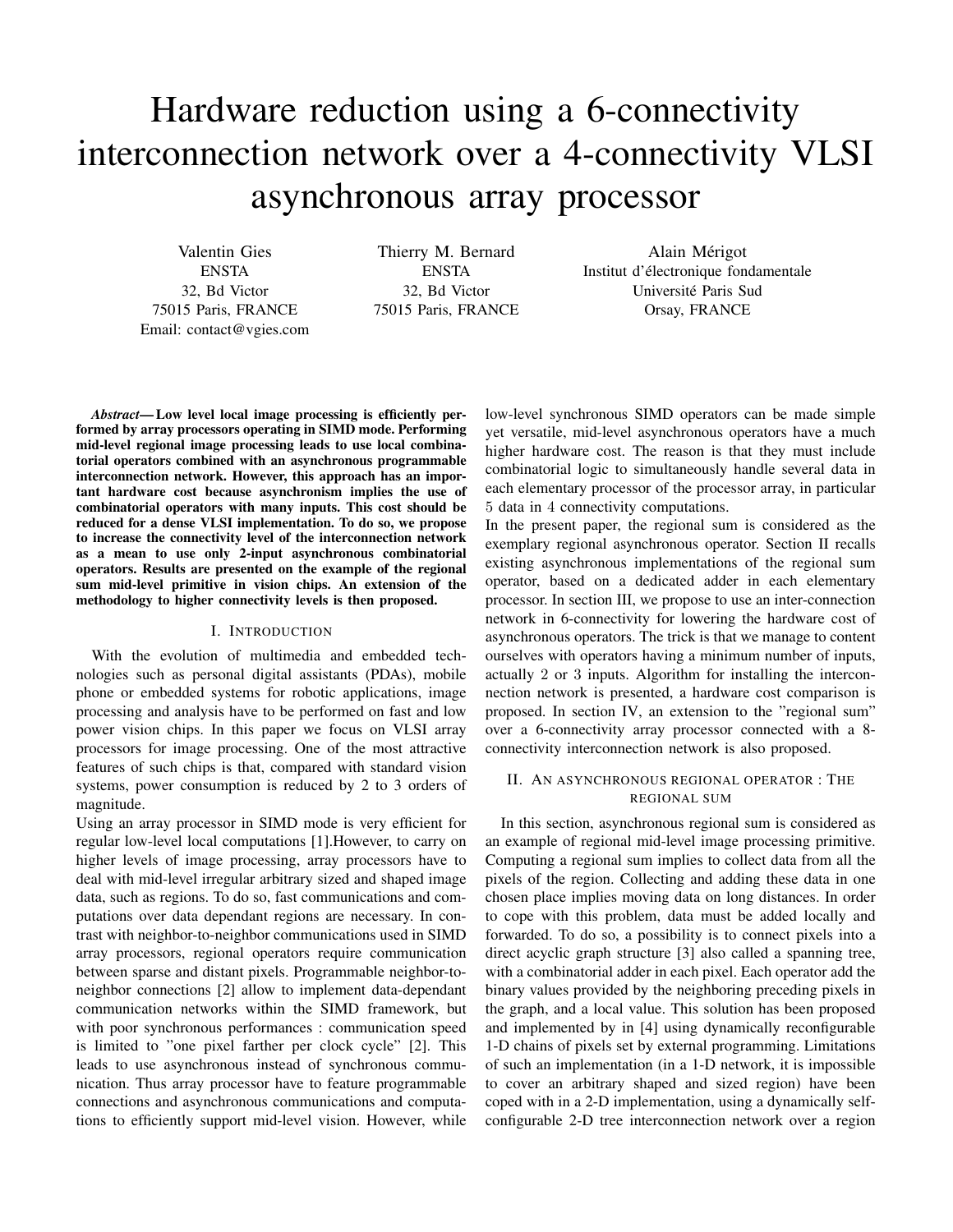[5] [6]. Unfortunately, this latter implementation have a very important hardware cost

To highlight the reasons of this important cost, and to reduce it, we analyze the regional sum algorithm. First, the sum algorithm over a tree is described, then the spanning tree installation is explained, and finally the hardware cost corresponding to each function is calculated.

#### *A. Sum algorithm*

An asynchronous multi-input local adder is present in each pixel. In each processor, adder inputs are connected to a local binary data bit and to the preceding local adders less significant output bit (usually called the sum bit). The less significant output bit of the sum computed by the local adder can be interpreted as the parity of the number of 1's inputs of the adder in that pixel. By associativity of the parity operator, the result in the root of the spanning tree structure is the parity of the number of 1's among all local binary data bits of the tree. This value is also the least significant bit of the sum of local binary data of the whole region.

At the beginning of the regional sum algorithm, the least significant bit of the operand in each pixel is placed in the local binary data bit. The first step is to run the global combinatorial sum computation and to get the least significant bit of the sum in the adder in the root, this bit is the less significant bit of the sum. The second step is to synchronously memorize in each pixel the carries of each local sum. Then, the process is iterated to produce each bit of the sum. Result is located on the tree root.

Such an algorithm computes the regional sum in  $N$  asynchronous operations where  $N$  is the number of bits required to represent the sum. These combinatorial operations are executed in a synchronous sequence. To compute the sum in 4-connectivity, a 4-input adder in each pixel is needed (3 neighbors and 1 local data bit).

#### *B. Asynchronous spanning tree installation*

As explained above, a spanning tree is necessary for the regional sum computation. It cannot be settled efficiently in a synchronous way, because the number of steps of the algorithm would grow linearly with the geodesic diameter, and it would take a long time. So, this task has to be performed in an asynchronous way.

The asynchronous algorithm used is the following one. At initialization, all connections between pixels of a same region are established. All pixels are inactive and a root is chosen, deterministically or at random. Then the root is activated, and communicate its state to the neighbor pixels. Each activated pixel keeps in memory the connection threw which it was activated, and forward its active state to its neighbors. This process propagates asynchronously throughout the region until all pixels are active. The oriented spanning tree is obtained looking at the unique connections used for the activation of each pixel.

As explained before, a spanning tree is a direct acyclic graph, that means each pixel must have only one antecedent. During the algorithm, a pixel may have to choose between 2 or more antecedents if they want to activate the considered pixel at the same time. For this reason, in 4-connectivity a 4-input arbiter is needed in each pixel.

#### *C. Tree bit-serial adder asynchronous hardware cost*

The different asynchronous components needed to perform regional sum computation and spanning tree installation have been defined before. Asynchronous part of each elementary processor is composed of a 4-input arbiter (32 transistors), a 4-input adder(44 transistors), and 6 programmable connections (necessary for choosing 3 out of 4 inputs). The hardware cost of the asynchronous part is finally 82 transistors. Such an important cost is worth being reduced for a VLSI implementation.

### III. NETWORK TOPOLOGY FOR REGIONAL SUM **COMPUTATION**

Asynchronous dedicated operators used for sum computation are expensive mostly because they have 4 inputs. To cut this transistor expense, a lighter structure is desirable. When looking at an example of computing network, we notice that most of the cells exploits their 4-input convergent operators as simple 1-input operators only. This is a waste of resources. Is there any way to better distribute the network, that allows the use of k-input convergent operators with  $k$  smaller than 4 ? First, let's recall that  $k = 1$  corresponds to 1-input operators and is therefore insufficient. What about using a 2-input asynchronous operator? Let's call it a *2-input convergent operator*. Let's consider a computation network over a region with  $m$ pixels. Connecting these  $m$  pixels together in a tree structure requires exactly  $m - 1$  operators, convergent or not. How to settle them among  $m$  pixels ? Only one 2-input convergent operator in each pixel could be enough. There are 2 main issues for implementing such a structure. The first one is the network topology needed to implement it, the second one is how to install the spanning tree.

#### *A. Network topology*

We recall that a 4-connectivity network combined with the use of 2-input convergent operators is insufficient to set-up a network over an arbitrary shaped region. Let's consider a cross-shaped region of 5 pixels, such a region is an example of this impossibility (Fig. 2). A solution is to increase the connectivity level used. An 8-connectivity interconnection network could be an obvious solution to the problem, allowing vertical, horizontal and both diagonal connections. However, the hardware cost would be rather expensive. A better solution is to use 6-connectivity and 2-input convergent operators. First, let's show that this solution fits our needs. For this, let's consider the pixel matrix as a hexagonal mesh (Fig. 1). Thanks



Fig. 1. Transformation from square to hexagonal mesh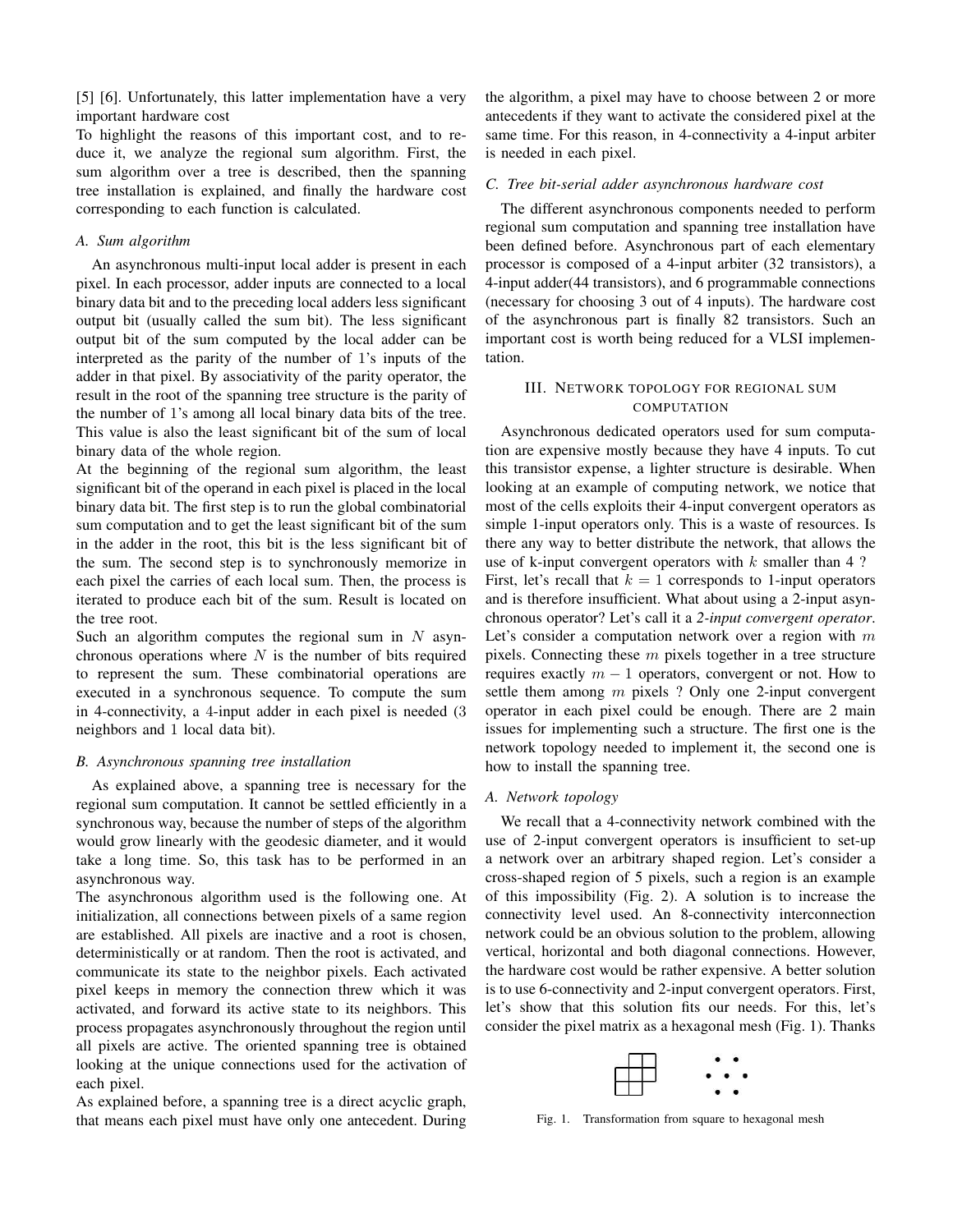to hexagonal mesh properties, an arbitrary pixel configuration can be connected with only 2-inputs operator. For example, installation of a spanning tree using only 2-input operators over a 5 pixels cross-shaped region, one of the configurations impossible to map in 4-connectivity, is proposed (Fig. 2). 6-connectivity is the lowest connectivity level allowing the



Fig. 2. Spanning tree over a cross-shaped region

connection of an arbitrary shaped region into a tree structure with only binary operators, and it leads to the lowest possible hardware cost using asynchronous computation operators.

#### *B. Asynchronous spanning tree installation*

Using 4-inputs operators, installation of a spanning tree is a rather simple task. Starting from a fully connected network, a signal propagates from the tree root threw the network until all pixels have been reached (cf. II-B). Using 2-inputs operators, this task is much more difficult because at the initialization of the algorithm, each pixel can be connected to 2 pixels only, and not to all its neighbors. Fortunately, connecting all the neighbors is something simplifying the construction of the spanning tree but not really necessary. What is only needed is to be sure that propagation starting from one pixel will reach all the other pixels of the region. That means every pixel of the region has to be connected to all other pixels. Such a region is called a strongly connected component (SCC). The issue is how to build a SCC in 6-connectivity using only 2-inputs operators.

*1) Algorithm principles:* A way to solve this problem is to connect all the boundary pixels of the region into a clockwise oriented chain and then to connect all the pixels not connected yet and the boundary rings together. Fig.3 shows the original region on the top, and its corresponding hexagonal representation after the initialization of the connections on the bottom. As explained before, pixel inputs are connected to a maximum of 2 other pixels.

According to this connection method, boundary pixels are





Region being connected Corresponding hexagonal region with connections initialized

Fig. 3. Example of spanning tree initialization on a 6-connectivity network using only 2-inputs operators

connected in a SCC (a ring is a simple SCC), and other pixels are added to the SCC thanks to bi-directional connections, this ensuring them to be part of the SCC.

The final step of the proposed method is to extract a spanning

tree from the SCC by propagating a token from the root as explained before in section II-B. We will not come back on this last point here.

*2) Algorithm for connecting a SCC:* The algorithm used is very simple, and can performed in a very cheap and fast synchronous way. Initialization of the connections can be done by only considering 6 local pixel configurations as described in Fig. 4. The pixel to connect is double-circled. Black pixels are pixels belonging to the region while white ones are pixels outside the region.

An important fact is the non-isotropy of the local transformation. This is a consequence of mapping a 4-connectivity square mesh with an hexagonal network. The diagonal connection, not present in 4-connectivity, is here used for establishing all the non-boundary connections.



Fig. 4. Local configuration for SCC initialization

*3) Validity of the algorithm:* Having presented the principles and operation of the algorithm, let's demonstrate its validity. By construction, all pixels are connected in a same SCC. The only point to verify, is to be sure that with this method, pixel inputs can be connected to no more than 2 neighbor pixels, this allowing using 2-inputs operators.

As shown in Fig.4, each configuration sets-up one input connection. We have to verify that if a pixel neighborhood corresponds to 2 configurations, all the other configurations are false. For this let's consider the mutual exclusions of the configurations. Configuration 1 excludes configuration 3 and 5. Configuration 3 excludes 1 and 5, and configuration 5 excludes 1 and 3. Finally only one odd-numbered configuration can be true at one time. It is the same for even configuration. Only one even configuration can be true for a given neighborhood. There are no exclusions between odd and even configurations. Finally, a pixel neighborhood can only match one even and one odd configuration. That means a maximum of 2 configurations can be valid at one time, and maximum 2 input connections will be set-up in the pixel.

*4) Performance of the algorithm:* The proposed algorithm for initializing the SCC can be performed very efficiently in a synchronous non-iterative way. This allows using this algorithm on a massively parallel synchronous machine having only limited resources for synchronous computation.